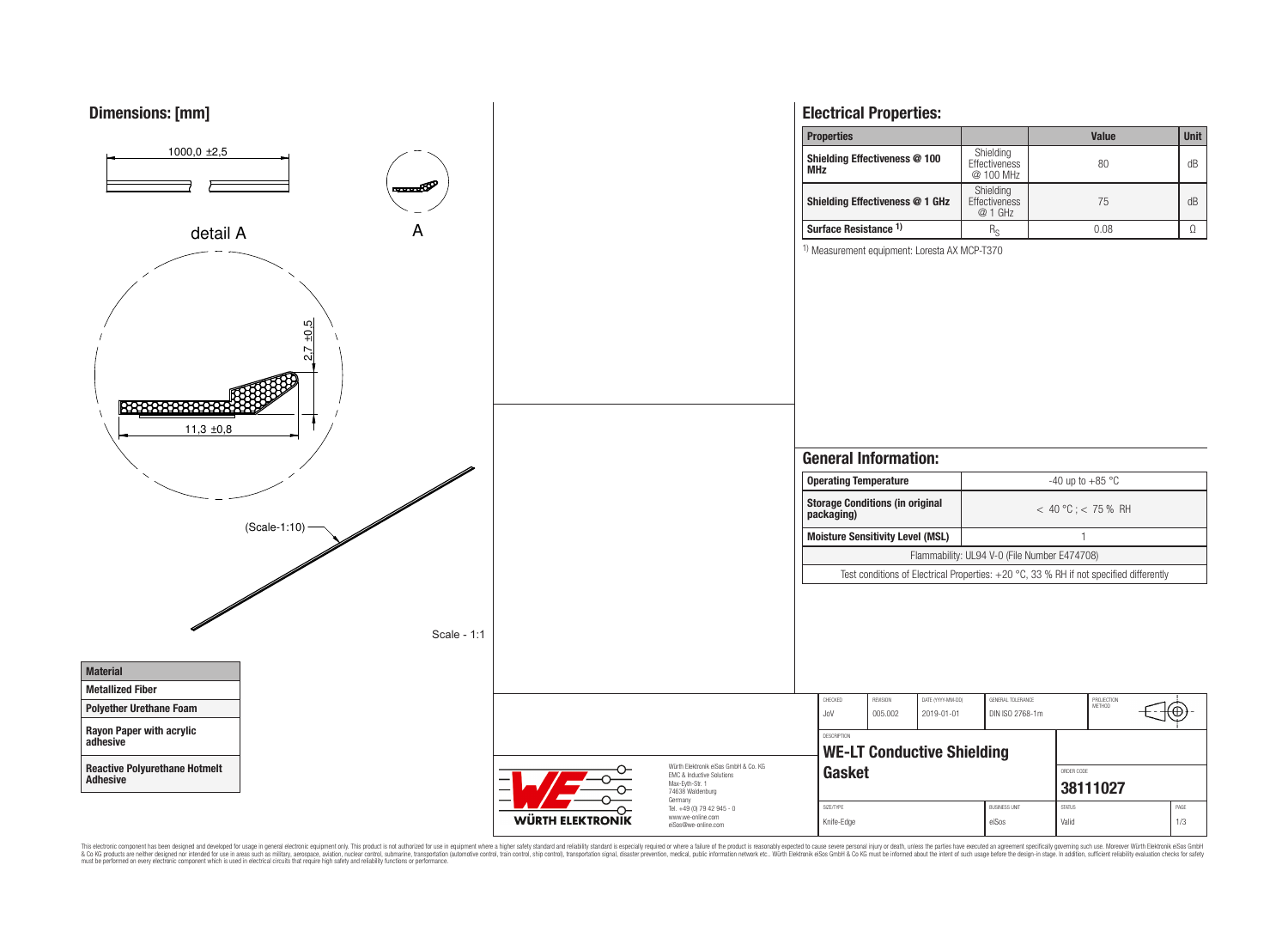



CHECKED REVISION DATE (YYYY-MM-DD) GENERAL TOLERANCE PROJECTION<br>METHOD ՜⊕ JoV 005.002 2019-01-01 DIN ISO 2768-1m DESCRIPTION **WE-LT Conductive Shielding** Würth Elektronik eiSos GmbH & Co. KG **Gasket Gasket** EMC & Inductive Solutions Max-Eyth-Str. 1 **[38111027](https://katalog.we-online.de/en/pbs/WE-LT/38111027)** 74638 Waldenburg Germany Tel. +49 (0) 79 42 945 - 0 SIZE/TYPE BUSINESS UNIT STATUS PAGE www.we-online.com WÜRTH ELEKTRONIK Knife-Edge eiSos | Valid 2/3 eiSos@we-online.com

This electronic component has been designed and developed for usage in general electronic equipment only. This product is not authorized for subserved requipment where a higher selection equipment where a higher selection